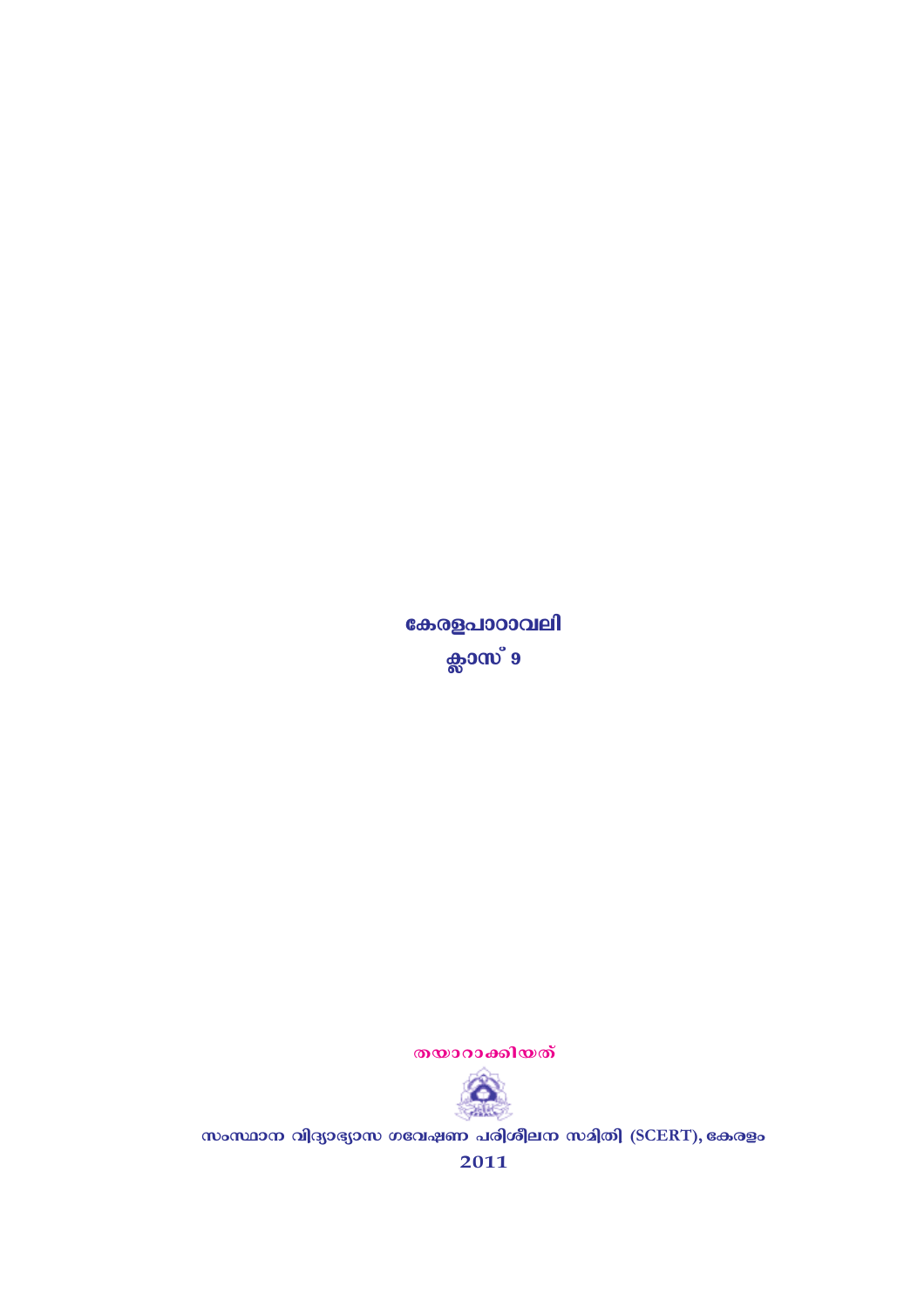## മൂല്യനിർണയ ചോദ്യങ്ങൾ യൂണിറ്റ് 3

#### $\mathbf{1}$ . ആശയം വിശകലനം ചെയ്ത് പ്രഭാഷണം തയാറാക്കൽ

"ഇക്കയ്യോണ്ട് ഈ ദുനിയാവുമ്മല് പണിയെടുത്താൽ എന്തുണ്ടാവും?"

"എല്ലാം ഉണ്ടാവും"

"ചോറും?"

 $"$ അ $"$ 

- പടച്ചോന്റെ ചോറ്- ഉറുബ്

"സ്വന്തം കൈകളെ കൈകളെപ്പോലെ അധികം ആളുകളും ഉപയോഗിക്കാ തിരിക്കുന്നത് കൊടിയ ഒരു ദുരന്തകഥയത്രെ. പ്രകൃതി മനുഷ്യജിവികളായ നമുക്ക് നൽകിയ ആ അനുഗ്രഹത്തെ നാം പാഴാക്കിക്കളയുന്ന കുറ്റത്തിന് നമ്മുടെ മേൽ ഭയങ്കരമായ പ്രതികാരം ചെയ്യുന്നുണ്ട്."

### -യങ് ഇന്ത്യ- ഗാന്ധിജി

- കായികാധ്വാനത്തിന്റെ പ്രാധാന്യത്തെക്കുറിച്ചുള്ള മേൽകൊടുത്തിരിക്കുന്ന നിരീക്ഷണ ങ്ങളുടെ സമകാലികപ്രസക്തി സമർത്ഥിച്ച് കുറിപ്പുതയാറാക്കുക.  $(m \cos \theta)$ 

#### $2.$ നാടൻപാട്ട് വിശകലനം ചെയ്ത് നിഗമനങ്ങൾ കണ്ടെത്തുന്നതിന്

പാറയ്ക്കിട്ടടി പാറയ്ക്കിട്ടടി പാറയ്ക്കിട്ടടി ഏലേലം

> തൊപ്പനാളുകളൊപ്പരം കൂടി കപ്പാറയ്ക്കിട്ടടി ഏലേലം

ഞെട്ട് പാറ പൊട്ട് പറ പൊളിയട്ട് പാറ ഏലേലം

പാറ പൊട്ടീട്ട് പാറക്കണ്ണില് തണ്ണികാണട്ട് ഏലേലം

തണ്ണികോരീട്ട് കുഞ്ഞിമക്കള് കഞ്ഞിവയ്ക്കട്ട് ഏലേലം

കഞ്ഞികൂടിച്ചിട്ട് കുഞ്ഞിമക്കള് പയ്യകറ്റട്ട് ഏലേലം

- പണ്ടത്തെ മനുഷ്യർക്ക് തൊഴിലിനോടുണ്ടായിരുന്ന മനോഭാവമാണ് ഈ നാടൻപാട്ടിൽ പ്രതിഫലിക്കുന്നത്. വിശകലനം ചെയ്ത് കുറിപ്പുതയാറാക്കുക.

 $(m \cos \theta 4)$ 

തൊപ്പൻ = അനേകം ഒപ്പരം = ഒന്നിച്ച് കപ്പാറ = കൽപ്പാറ

ே $a$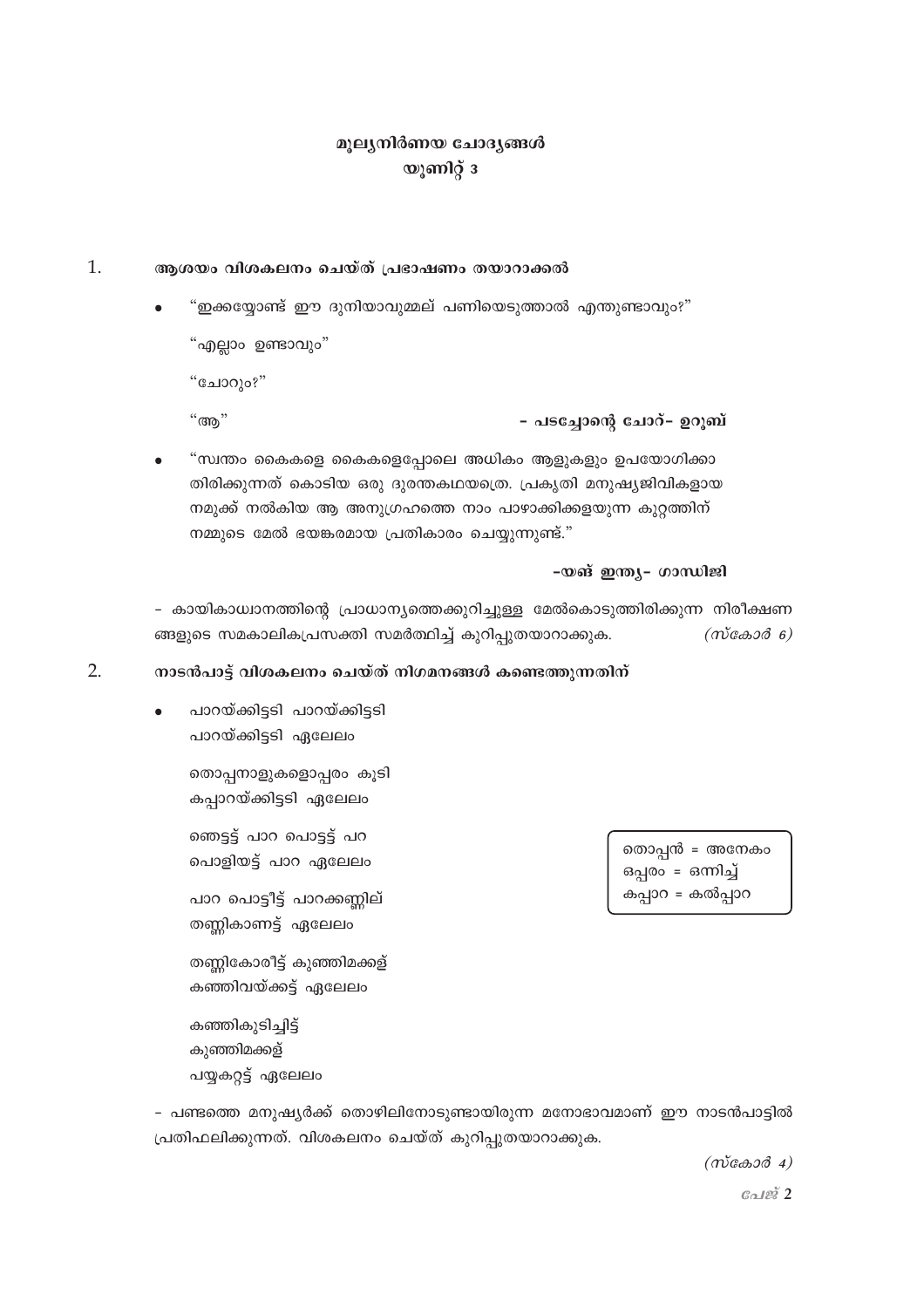#### 3. സിനിമ ആസ്വദിക്കുകയും നിരൂപണങ്ങൾ തയാറാക്കുകയും ചെയ്യുന്നു

'യന്ത്രമാണെന്നുവച്ചുമാത്രം ഒരു യന്ത്രത്തിനും ഞാനെതിരല്ല. എന്നാൽ അതു നമ്മെ അടിമപ്പെടുത്തുമ്പോൾ ഞാനതിനെതിരാണ്'

### - ഗാന്ധിജി

- ഗാന്ധിജിയുടെ ഈ വീക്ഷണം തന്നെയാണ് ചാർലി ചാപ്ലിന്റെ മോഡേൺ ടൈംസ് എന്ന സിനിമയും മുന്നോട്ടു വയ്ക്കുന്നത്. നിങ്ങളുടെ അഭിപ്രായം സമർത്ഥിച്ച് കുറിപ്പുതയാറാ  $(m \cos \theta)$ ക്കുക.

#### $4.$ സിമാനസ്വാദനം തയാറാക്കുന്നതിന്.

"ആധുനിക യുഗത്തിൽ മനുഷ്യൻ യന്ത്രമായി മാറുന്നത് എനിക്ക് ലോകത്തോട് പറയേണ്ടതുണ്ട്. അതുകൊണ്ടാണ് ഞാൻ മോഡേൺ ടൈംസ് നിർമിച്ചത്."

– തന്റെ സിനിമയെക്കുറിച്ചുള്ള ചാപ്ലിന്റെ ഈ അഭിപ്രായത്തെ അടിസ്ഥാനമാക്കി സിനിമക്ക് ഒരു ആസ്ഥാദനം തയാറാക്കുക.  $(m \cos \theta)$ 

#### 5. കഥാപാത്രനിരുപണം തയാറാക്കുന്നതിന്.

'മാനുഷിക മൂല്യങ്ങളെ അതിക്രൂരമായി നിഷേധിക്കുന്ന യന്ത്രവൽക്കരണത്തിന്റെ നിസ്സഹായനായ ഇരയാണ് മോഡേൺ ടൈംസിലെ ചാപ്ലിൻ കഥാപാത്രം.'

– ഈ പ്രസ്താവനയുടെ അടിസ്ഥാനത്തിൽ മോഡേൺ ടൈംസിലെ ചാപ്പിൻ കഥാപാ ത്രത്തെക്കുറിച്ച് നിരൂപണം തയാറാക്കുക.  $(m \cos \theta)$ 

#### ശീർഷകത്തിന്റെ ഔചിത്യം പരിശോധിക്കുന്നതിന്. 6.

- വേലക്കാരനോ യജമാനനോ എന്ന ശീർഷകം പാഠഭാഗത്തിന്റെ ആശയത്തെ എത്രമാത്രം ഉൾക്കൊള്ളുന്നു. നിരീക്ഷണങ്ങൾ കണ്ടെത്തി കുറിപ്പുതയാറാക്കുക.

 $(m\tilde{\cos}\omega\tilde{\cos}4)$ 

#### 7. രചനകൾ വിശകലനം ചെയ്ത് വിവിധ വ്യവഹാരരൂപങ്ങളിൽ ആവിഷ്കരിക്കുന്നത്.

'മനുഷ്യന്റെ കൈകൾ മനുഷ്യന്റെ കൈകൾ കടുംപാറപൊട്ടിച്ചുടയ്ക്കുന്ന കൈകൾ ഇരുമ്പൊത്തു തല്ലിത്തഴമ്പിച്ച കൈകൾ ഉലയ്ക്കുള്ളലൂതിപ്പഴുപ്പിച്ച കൈകൾ കലപ്പക്കഴുത്തിൽ തുടിക്കുന്ന കൈകൾ കൊഴുക്കുന്ന ചേറിൽ പുളയ്ക്കുന്ന കൈകൾ വിഴുപായ ലോകം വിയർപ്പിൽ കുതിർത്തി വെളുക്കുംവരെ തച്ചലക്കുന്ന കൈകൾ മലയ്ക്കൊത്ത ഭാരം ചുമക്കുന്ന കൈകൾ മഹാസൗധമെല്ലാം പടുക്കുന്ന കൈകൾ ചരിത്രങ്ങളെല്ലാം പടയ്ക്കുന്ന കൈകൾ പെരുംകാലചക്രം തിരിക്കുന്ന കൈകൾ ഇരുട്ടത്ത് പന്തം തിരിക്കുന്ന കൈകൾ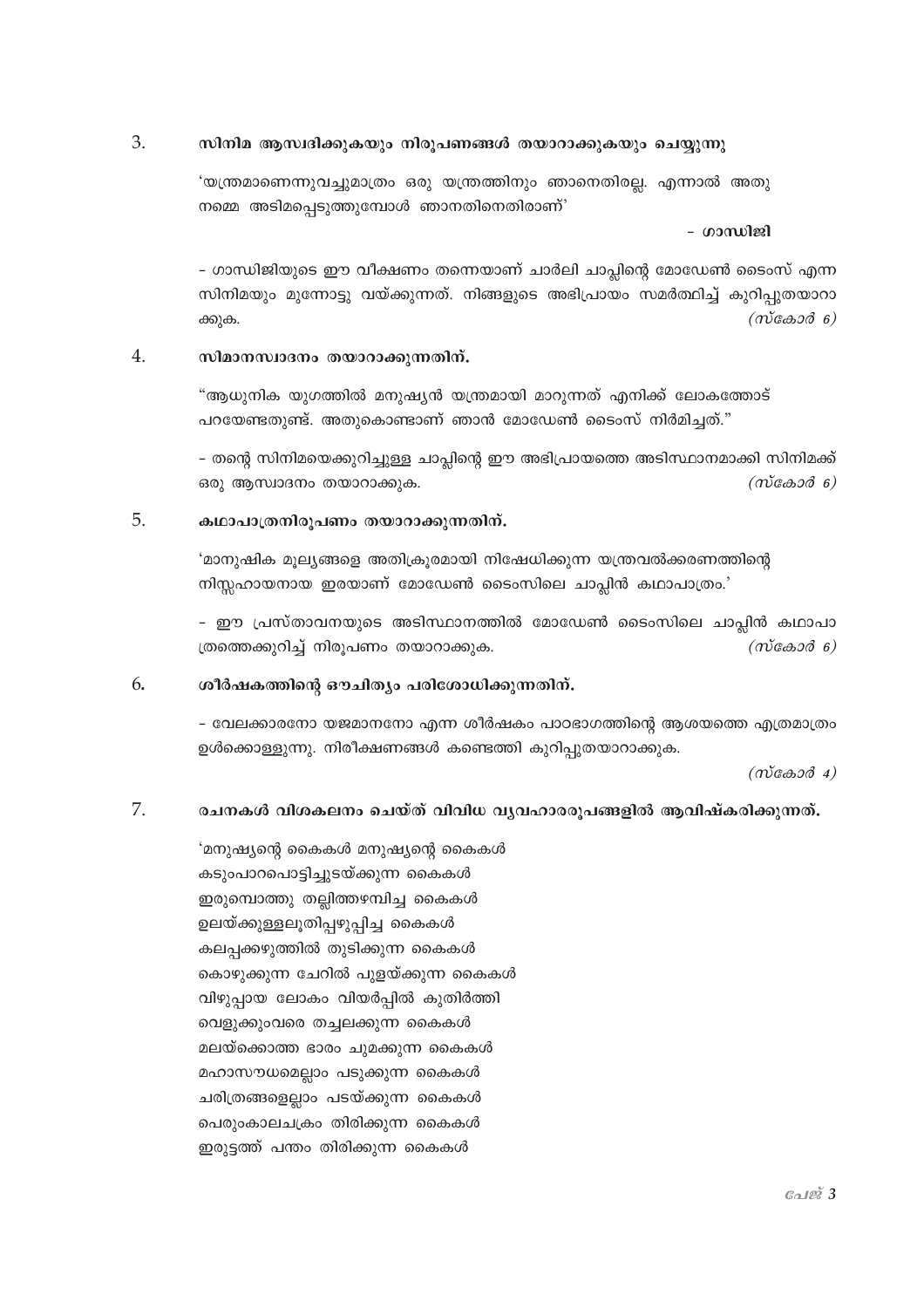പ്രഭാതങ്ങൾതൻ പേറെടുക്കുന്ന കൈകൾ മനുഷ്യന്റെ കൈകൾ മനുഷ്യന്റെ കൈകൾ

- ബാലചന്ദ്രൻ ചുള്ളിക്കാട്

– 'അധ്വാനിക്കാനാണല്ലോ മനുഷ്യന് കൈകാലുകൾ. പ്രകൃതി നമുക്ക് നൽകിയ അനുഗ്ര ഹത്തെ നാം പാഴാക്കിക്കളയുന്നു.' ഗാന്ധിജിയുടെ ഈ നിരീക്ഷണംകൂടി പരിഗണിച്ച് കവി തയ്ക്ക് ആസ്വാദനം തയാറാക്കുക.  $(m \cos \theta)$ 

#### 8. കാവൃത്തിന്റെ ആശയം അപഗ്രഥിക്കുന്നതിന്.

മരിച്ചിട്ടില്ലാ ഞങ്ങളിന്നോള-മൊരുനാളും മരിക്കില്ലൊടുങ്ങാത്ത സൃഷ്ടിശക്തികൾ ഞങ്ങൾ ഞങ്ങൾതൻ പ്രയാണത്തെത്തടയാനാവില്ലാർക്കും ഞങ്ങളീപ്രപഞ്ചത്തിൻ സർഗശക്തികളത്രെ! മാനവപ്രയത്നത്തിൻ, ശക്തിയെ ചൈതനൃത്തെ മാനിക്കാൻ ശീലിക്കുമോ നിങ്ങളിത്തിരിനേരം

### -പ്രയാണം - വയലാർ രാമവർമ്മ

- മനുഷ്യന്റെ അജയ്യമായ ശക്തിയെക്കുറിച്ചാണ് വയലാർ പാടിയിരിക്കുന്നത്. വിശകലനം ചെയ്ത് കുറിപ്പുതയാറാക്കുക.  $(m \cos \theta)$ 

9. വസ്തുകതൾ വിശകലനം ചെയ്ത് പ്രഭാഷണം തയാറാക്കുന്നതിന്.

| കൈക്കുലി: വില്ലേജ് ഓഫീസർ<br>സസ്പെൻഷനിൽ | കൊയ്ത്തുകാരെ കിട്ടാനില്ല; കുട്ട <i> </i><br>നാട്ടിൽ കൊയ്ത്തുമുടങ്ങി |
|----------------------------------------|---------------------------------------------------------------------|
| $1/2$ ലക്ഷം അന്വസംസ്ഥാനക്കാർ           | <sup>(</sup> അഭ്യസ്തവിദ്യരുടെ തൊഴിലില്ലായ്മ )                       |
| കരളത്തിൽ തൊഴിലെടുക്കുന്നു.             | കേരളത്തിൽ പെരുകുന്നു                                                |

- കേരളത്തിലെ സമകാലിക പ്രശ്നങ്ങളാണ് ഈ വാർത്തകളിൽ നിറയുന്നത്. നമുക്ക് പുതിയ തൊഴിൽ സംസ്കാരം വളർത്തിയെടുക്കേണ്ടതില്ലേ? വാർത്താശകലങ്ങൾ വിശകലനം ചെയ്ത് പ്രഭാഷണം തയാറാക്കുക.  $(m \cos \theta)$ 

10.

- പദച്ചേരുവയുടെ ഭംഗി കണ്ടെത്തുന്നു
	- വട്ടത്തിലുള്ള കിണർ വട്ടക്കിണർ  $\equiv$
	- ക്ഷേമവും ഐശ്വര്യവും -ക്ഷേമൈശ്വര്യങ്ങൾ

– പദങ്ങളുടെ കൂടിച്ചേരൽ പദസൗന്ദര്യത്തിനും ശക്തിക്കും കാരണമാകുന്നു. താഴെ പറ യുന്ന പദങ്ങൾ ഇപ്രകാരം ചേർത്തെഴുതുക.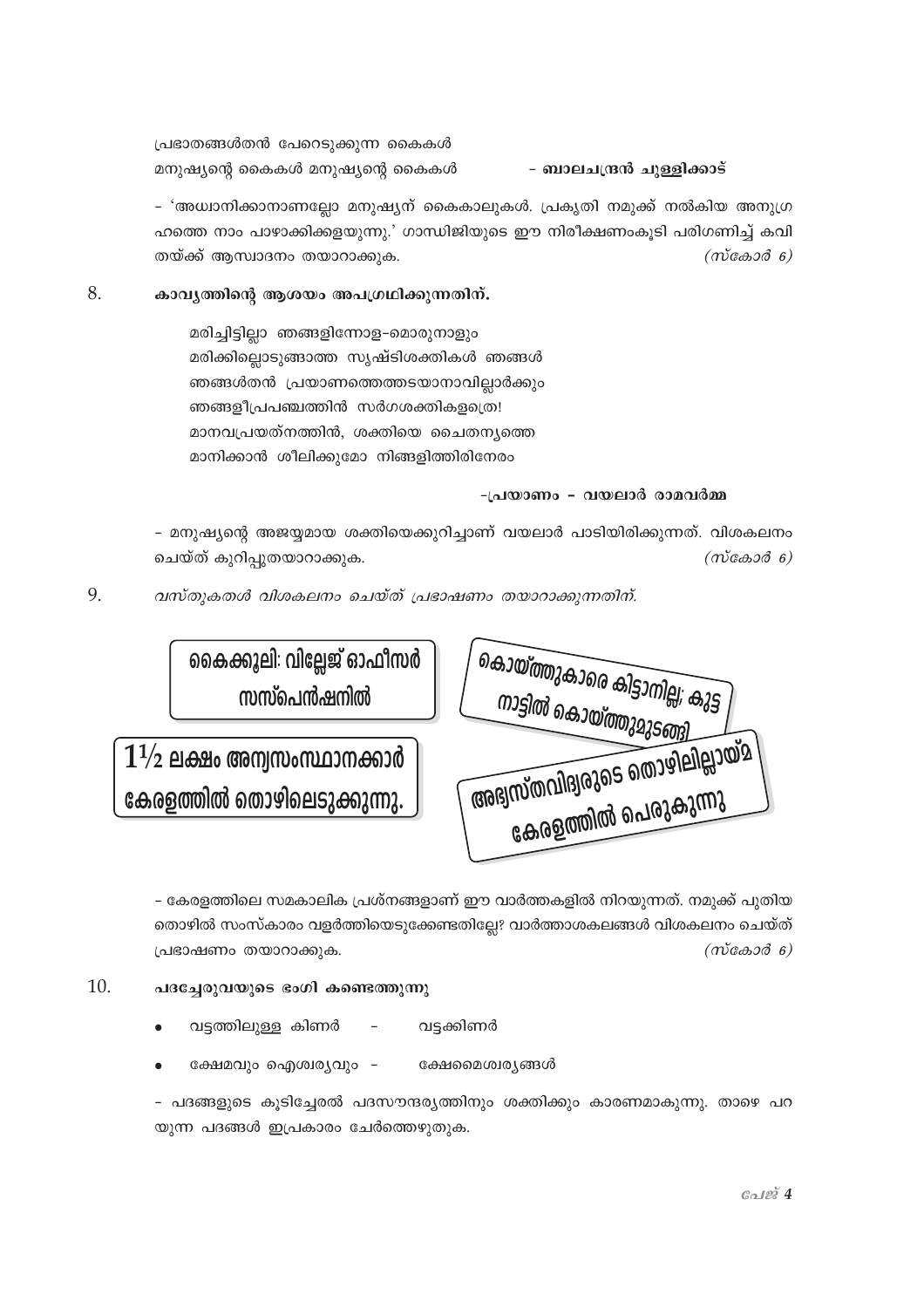- പനയുടെ ഓല
- യന്ത്രത്തോടുള്ള ഭ്രാന്ത്
- സീതയും രാമനും ലക്ഷ്മണനും -
- കീഴിലുള്ള ജീവനക്കാരൻ  $(m \cos \theta 2)$

11. "എനിക്ക് മഴയത്തു നടക്കാനിഷ്ടം, അപ്പോൾ ആരും എന്റെ കവിളിലൂടെ ഒഴു കുന്ന കണ്ണീരു കാണില്ലല്ലോ" - ചാർലി ചാപ്പിൻ - ലോകത്തെ കുടുകുടെ ചിരിപ്പിച്ച ചാർലിചാപ്ലിന്റെ ജീവിതവീക്ഷണമാണ് ഈ വരികളിൽ തെളിയുന്നത്. മോഡേൺ ടൈംസ് എന്ന സിനിമയുടെ അടിസ്ഥാനത്തിൽ വിശകലനം  $(m \cos \theta 4)$ ചെയ്യുക.

- 12. "ഇന്ന് എൻക്വയറി ഉണ്ടാവില്ലെന്നുണ്ടോ? കേൾക്കാത്തതുകൊണ്ടല്ല, വാച്ച് മേൻ മറുപടി പറയില്ല."
	- "കസേരയുടെ മുകളിൽ പങ്ക ഉച്ചത്തിൽ തിരിയുന്നു. സർക്കാർ സ്ഥാപനങ്ങ ളിൽ ആളുകൾക്കല്ല പങ്കതിരിയുന്നത്; കസേരയ്ക്കാണല്ലോ."
	- "തനിക്കുള്ളത് താൻ ചോദിച്ചുമേടിച്ചുവോ?"

"ഇല്ല സർ."

"തനിക്ക് ഹരിശ്ചന്ദ്രനാവാനാണെങ്കിൽ ഈ വകുപ്പിൽ ചേരേണ്ടിയിരുന്നില്ല."

- കഥാസന്ദർഭങ്ങൾ വിശകലനം ചെയ്ത് കേരളത്തിലെ തൊഴിൽ മേഖലയിൽ ഉണ്ടായി ക്കൊണ്ടിരിക്കുന്ന അനാരോഗ്യപ്രവണതകളെപ്പറ്റി കുറിപ്പുതയാറാക്കുക.  $(m \cos \theta 4)$ 

- 13. കണ്ണിയറ്റ ചിന്ത
	- മനസ്സ് ശവപ്പറമ്പ്
	- ക്ഷമയുടെ യുഗങ്ങൾ

- കല്ലെറിയുന്നവൻ എന്ന കഥയിലെ നായകകഥാപാത്രത്തിന്റെ മാനസിക സംഘർഷങ്ങൾ പ്രതിഫലിപ്പിക്കുന്നതിന് മേൽക്കൊടുത്ത പ്രയോഗങ്ങൾ എത്രമാത്രം ശക്തമാണ് വിശക  $(m\alpha\alpha\beta\alpha)$ ലനം ചെയ്യുക.

14. 'കള്ളൻകപ്പലിൽ തന്നെ' ഈ പഴഞ്ചൊല്ലിന് യോജിച്ച സന്ദർഭം 'കല്ലെറിയുന്നവർ' എന്ന കഥയിൽ നിന്ന് കണ്ടെത്തി വ്യാഖ്യാനിക്കുക.  $(m \cos \theta 4)$ 

#### 15. പ്രയോഗവിശേഷങ്ങൾ മനസ്സിലാക്കി ഉചിതമായി പ്രയോഗിക്കുന്നതിന്

"കേരളത്തിന്റെ സാമൂഹ്യവും രാഷ്ട്രീയവുമായ പരിവർത്തനത്തിന് കവിതയെ സമ രായുധമാക്കിയ കവിയാണ് വയലാർ രാമവർമ്മ"

– ഈ വാക്യം താഴെ കൊടുത്തിരിക്കുന്നവയിൽ നിന്നും ഉചിതമായ പ്രയോഗം ചേർത്ത് മാറ്റി എഴുതുക. (രായ്ക്കുരാമാനം, തൂലിക പടവാളാക്കുക, ഉരുളയ്ക്കുപ്പേരി)

 $(m\alpha\alpha\beta\beta)$ 

 $Gol\mathcal{Q}$  5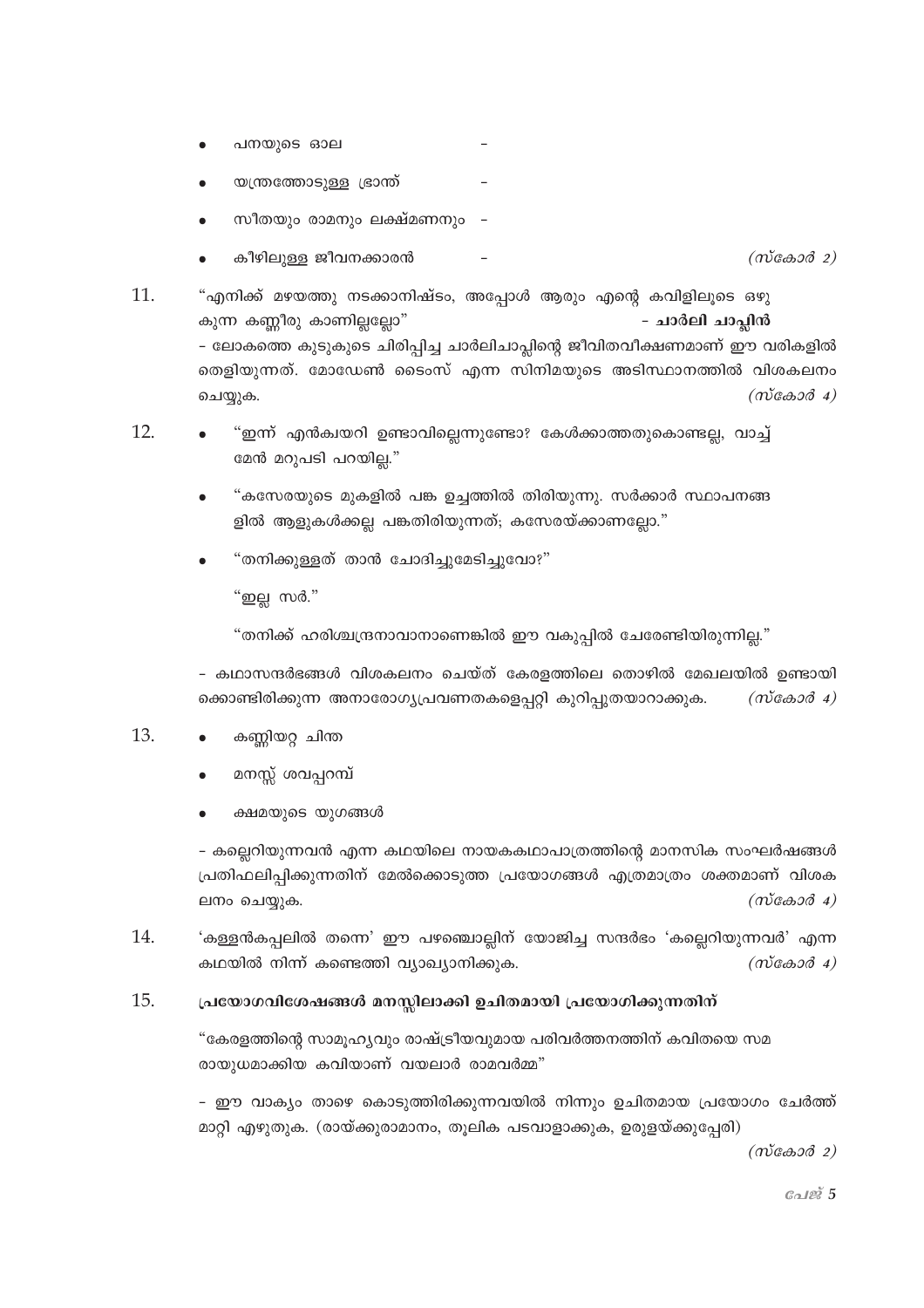16. "ഇരുട്ടിൽ കാഴ്ച നഷ്ടപ്പെടുത്തുന്നതിനുമുമ്പ് അയാൾ ഒന്നു കൂടെ നോക്കി. കൈയിലെ ഫയലിന് രുപാന്തരമുണ്ടാകുന്നു... അത് കാരിരുമ്പിന്റെ നിറമുള്ള, ഘനമുള്ള കുർത്ത ഒരു പാറക്കല്ലായി മാറുന്നു."

– ഈ വരികൾ വിശകലനം ചെയ്ത് കല്ലെറിയുന്നവർ എന്ന ശീർഷകത്തിന്റെ ഔചിത്യം പരിശോധിക്കുക.  $(m \cos \theta 4)$ 

# യുണിറ്റ് 4 ഭയകൗടില്യലോഭങ്ങൾ വളർക്കില്ലൊരുനാടിനെ

17. "സ്വന്തം കുഞ്ഞിന്റെ മരണത്തിന്റെ പേരിൽ നിരപരാധിയായ അമ്മ ശിക്ഷി ക്കപ്പെടാനിടയായി."

> – വിവാദങ്ങൾ ഉണ്ടാക്കുന്നതിലും അത് പെരുപ്പിക്കുന്നതിലും മാധ്യമങ്ങൾക്കുള്ള പങ്കിനെ ക്കുറിച്ചാണ് 'ഈവിൾ എഞ്ചൽസ്'ൽ പ്രതിപാദിക്കുന്നത്. സമകാലിക സംഭവങ്ങൾ കുടി പരിഗണിച്ച് യഥാർഥപത്രധർമത്തെക്കുറിച്ച് മുഖപ്രസംഗം (എഡിറ്റോറിയൽ) തയാറാക്കുക.  $(m$ caso $\delta$  6)

- 18. ദൃശ്യമാധ്യമങ്ങളിലെ റിയാലിറ്റി ഷോകളും കണ്ണീർ പരമ്പരകളും കുട്ടികളുടെ സ്വഭാവരൂപീ കരണത്തിൽ ചെലുത്തുന്ന സ്വാധീനത്തെക്കുറിച്ചുള്ള നിങ്ങളുടെ പ്രതികരണം എന്ത്? പത്രാ ധിപർക്ക് കത്ത് തയാറാക്കുക.  $(m \cos \theta 4)$
- 19. "ചാനലുകൾ മൂല്യച്യുതിക്ക് കാരണമാകുന്നു എന്ന പൊതുവായ ആക്ഷേപത്തിന പ്പുറം മാധ്യമങ്ങളെ എപ്രകാരം സസ്കാത്തിന്റെ സൃഷ്ടാക്കളും സംരക്ഷിതരുമാ ക്കാൻ കഴിയുമെന്ന ആലോചന നടക്കുന്നില്ല."

### - പുതിയാകാശം പഴയഭൂമി

– സംസ്കാരവും അതിനാധാരമായ മുല്യങ്ങളും രുപപ്പെടുത്തുന്നതിൽ ദൃശ്യമാധ്യമങ്ങൾ വഹിക്കുന്ന പങ്ക് എന്ന വിഷയത്തിൽ ഒരു ഉപന്യാസം തയാറാക്കുക.

 $(m \cos \theta)$ 

20. വിദ്യാലയപരിസരങ്ങളിൽ ലഹരി വസ്തുക്കൾ വിൽപന നടത്തുന്നത് നിയമംമൂലം നിരോ ധിച്ചിട്ടുണ്ട്. എന്നാൽ ചില വിദ്യാലയങ്ങളുടെ പരിസരങ്ങളിൽ ലഹരി വസ്തുക്കളുടെ വിൽപന ഇപ്പോഴും തുടരുന്നു. ഈ പ്രശ്നത്തെ അടിസ്ഥാനമാക്കി ഒരു പത്രവാർത്ത തയാറാക്കുക.  $(m \cos \theta 4)$ 

21. "വനപുഷ്പത്തെപ്പോലെ ജീവിതത്തെ നിരുപയോഗമാക്കിത്തീർക്കാതിരിക്കുക."

> - സ്വദേശാഭിമാനിയുടെ വാക്യം ജീവിതത്തെക്കുറിച്ച് നിങ്ങൾക്കു നൽകുന്ന കാഴ്ചപ്പാട്  $(m \cos \theta 2)$ എന്ത്? രണ്ടോമൂന്നോ വാകൃത്തിൽ എഴുതുക.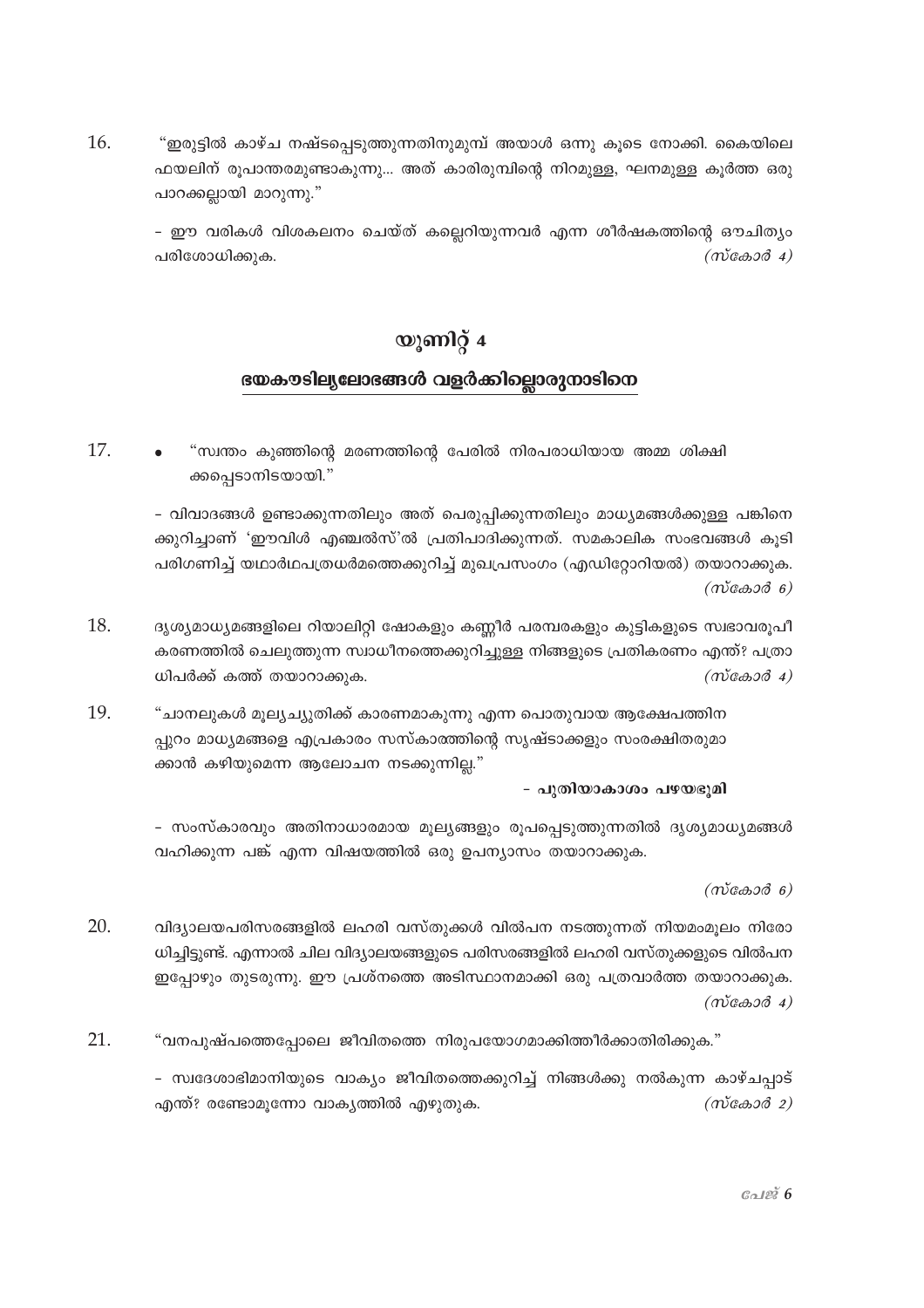22. "വാർത്തകൾ വായനക്കാരനിൽ എത്തിക്കുക എന്ന പ്രാഥമിക കർത്തവൃത്തിന പ്പുറം പത്രാധിപർ നിർവഹിക്കേണ്ട ചുമതലകൾക്കു മാതൃകയായിരുന്നു സ്വദേശാ ഭിമാനി രാമകൃഷ്ണപിള്ള."

– പ്രസ്താവനയെ സാധുകരിക്കാൻ കഴിയുന്ന നാല് സുചനകൾ എഴുതുക. *(സ്കോർ 2)* 

23. "മാറിനിന്ന് കുറ്റം പറയാതെ അകത്തുകയറി പ്രയോജനപ്പെടുത്തുക എന്ന പ്രായോ ഗികസമീപനമായിരിക്കണം ടെലിവിഷനെ സംബന്ധിച്ചും നമുക്ക് ഉണ്ടാകേണ്ടത്."

> - സെബാസ്ക്യൻപോളിന്റെ ഈ അഭിപ്രായത്തോട് നിങ്ങൾ യോജിക്കുന്നുണ്ടോ? യുക്തി പൂർവം സമർത്ഥിച്ച് പ്രതികരണക്കുറിപ്പ് തയാറാക്കുക.  $(m \cos \theta 4)$

24. "മാധ്യമങ്ങൾ അനിവാര്യമായ സഖ്യവും സാന്നിധ്യവുമാണ്."

> - നിത്യജീവിതവുമായി ബന്ധപ്പെടുത്തി ഈ പ്രസ്താവനയെ അടിസ്ഥാനമാക്കി ലഘൂപ ന്യാസം തയാറാക്കുക.  $(m\cos 3\theta_4)$

- 25. 'ദുർവിശേഷം മാത്രമല്ല സുവിശേഷവും ലോകമെങ്ങും എത്തിക്കാൻ ടെലി വിഷനുകഴിയും.'
	- 'കൗമാരമനസ്സുകളെ ചഞ്ചലപ്പെടുത്തുകയും അവരുടെ പഠനത്തെ തടസ്സപ്പെ ടുത്തുകയും കൂടുംബാന്തരീക്ഷത്തെ മരവിപ്പിക്കുകയും മലീമസമാക്കുകയും ചെയ്യുന്ന അപകടമാണ് ടെലിവിഷൻ.'
	- 'ടെലിവിഷന്റെ സാധ്യതകൾ അറിഞ്ഞ് പ്രയോജനപ്പെടുത്തുന്നതാണ് ബുദ്ധി.'

- ടെലിവിഷനെ കുറിച്ചുള്ള വൃത്യസ്ത അഭിപ്രായങ്ങൾ പരിശോധിച്ച് നിങ്ങളുടെ നിലപാട് യുക്തിപൂർവം സമർത്ഥിക്കുക.  $(m \cos \theta 4)$ 

26. - ദൃശ്യമാധ്യമങ്ങളെ കൂട്ടുപിടിച്ച് വായനയെ തിരിച്ചുകൊണ്ടുവരാൻ കഴിയുന്ന ഒരു സാധ്യ തയാണോ ബ്ലോഗ്? 'അവനവൻ പ്രസാധകനാവുമ്പോൾ' എന്ന പാഠഭാഗത്തിലെ ആശയ ങ്ങൾ കൂടി ഉൾപെടുത്തി പരിശോധിക്കുക.  $(m\alpha\alpha\beta\alpha)$ 

# യൂണിറ്റ് 5

## പ്രപഞ്ചമിന്നൊരു തറവാടായി

 $27$ ഉച്ചാവചങ്ങളാമോമൽ സുമങ്ങളാൽ മെച്ചമേറീടുമീയാരാമത്തിൽ ദേവൻ വനമാലിക്കാനന്ദമേകാത്ത പൂവൊന്നുമില്ലെന്നതോർത്തുകൊൾവിൻ -കുമാരനാശാൻ ഉണ്ടോഗുണം? കൊൾവിനതൊന്നുമാത്ര–

> മുൽപത്തിയും വംശവുമാരുകണ്ടു? ആഢ്യൻ മുതൽക്കന്ത്യജനോളമാർക്കും

പെറ്റമ്മ ഭൂദേവി; പിതാവുദൈവം.

-ഉള്ളുർ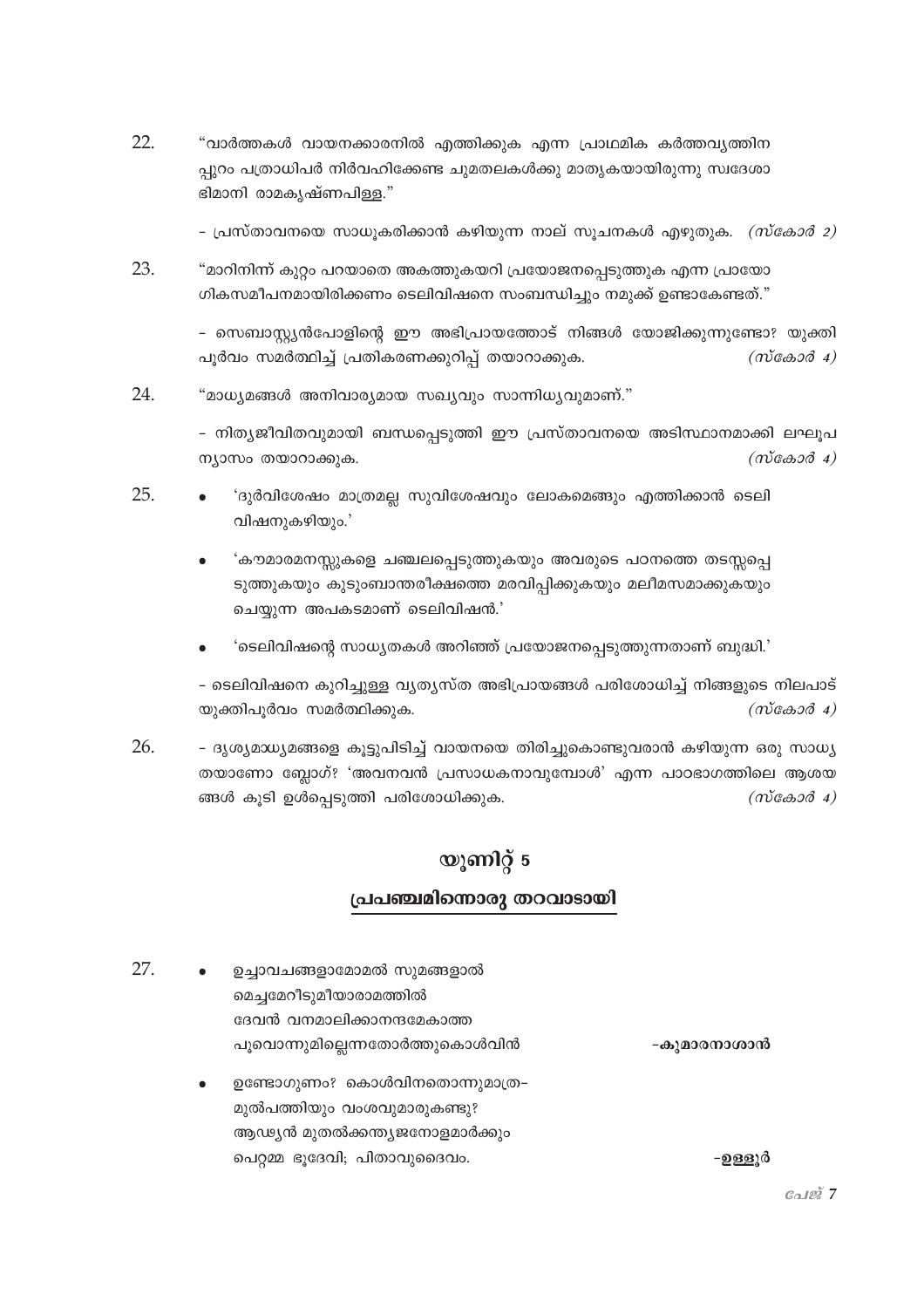- ഇരു കവിതകളും മുന്നോട്ടുവയ്ക്കുന്നത് ഒരേ ജീവിതവീക്ഷണമാണോ? കവിതാഭാഗങ്ങൾ വിശകലനം ചെയ്ത് കുറിപുതയാറാക്കുക.  $(m\tilde{\cos}a\tilde{\cos}a)$ 

28 ഒരുമതം മതിയിനി - പരസ്പരസ്നേഹ-മൊരു വർഗം മതി - മനുഷ്യസംജ്ഞകം ഒരു രാഷ്ട്രം മതി - ധരാതലം നമു-ക്കൊരു ദൈവം മതി ഹൃദിസ്ഥിതം ദീപം

### -ഉള്ളൂർ

- തുമ്പപ്പൂവ് എന്ന കവിതയിലെ ആശയം കൂടി പരിഗണിച്ച് ഉള്ളൂർ കവിതയിലെ സമത്വദർശ നത്തെക്കുറിച്ച് ഒരു ലഘൂപന്യാസം തയാറാക്കുക.  $(m \cos \theta)$ 

29. ചേറിൽ നിൽക്കുന്ന സിതാംബുജങ്ങൾ കാറിൽ പിറക്കുന്ന പയഃകണങ്ങൾ മങ്ങിക്കിടക്കുന്നൊരു പൃഷ്ഠഭൂമി മഹാർഹചിത്രം വരവാൻ മനോജ്ഞം.

- അടിവരയിട്ട പദങ്ങൾ കവിതയക്ക് നൽകുന്ന ആശയഭംഗി വിശദീകരിക്കുക.

 $(m \cos \theta 4)$ 

- 30. അര്യമാവിനെ സ്നേഹിക്കുന്ന ധിക്കാരത്തിനു സൂര്യകാന്തിയെന്നെനെ പുച്ഛിപ്പതാണീലോകം -ജി. ശങ്കരക്കുറുപ്പ് "ദേവൻവനമാലിക്കാനന്ദമേകാത്ത
	- പൂവൊന്നുമില്ലെന്നതോർത്തുകൊൾവിൻ എല്ലാ സുമവുമവന്റെയിച്ചയ്ക്കൊത്തു മെല്ലെ വളർന്നുതൻ പൂർണതയിൽ ചെല്ലാനുഴറുകയാണഗ്ഗതിയാരും തല്ലിനിർത്താതെ സൂക്ഷിച്ചുകൊൾവിൻ" - കുമാരനാശാൻ

- കുമാരനാശാന്റെ ഈ വരികളുടെ പശ്ചാത്തലത്തിൽ, ആര്യമാവിനോടുള്ള സുര്യകാന്തി യുടെ പ്രണയത്തെ പരിഹസിക്കുന്ന ലോകത്തിന്റെ മനോഭാവത്തെ വിലയിരുത്തുക.  $(m\breve{c} \& \partial \phi)$ 

#### 31. അനുഭവക്കുറിപ്പ് തയാറാക്കുന്നതിന്.

- പ്രതികരണക്കുറിപ്പ് തയാറാക്കുക.
- പാരമറിവുള്ളോർ, നല്ലവാക്കോതുവോർ ക്രൂരതകാട്ടുമോ കുട്ടികളിൽ. - സഹപാഠികൾ
- സ്വന്തം അനുഭവങ്ങളുടെ വെളിച്ചത്തിൽ ഈ വരികളോട് പ്രതികരിക്കുക.

 $(m\cos 3\theta 4)$ 

32. പൊന്നുടുപ്പൂരിയിട്ടാദിതൃനീവീട്ടിൻ പിന്നിലെ തോപ്പിലേയ്ക്കോടിയല്ലോ.

> പാണർകളിയുടെ പാട്ടും തുടികൊട്ടും പാടത്തിന്നക്കരെ കേൾക്കായല്ലോ.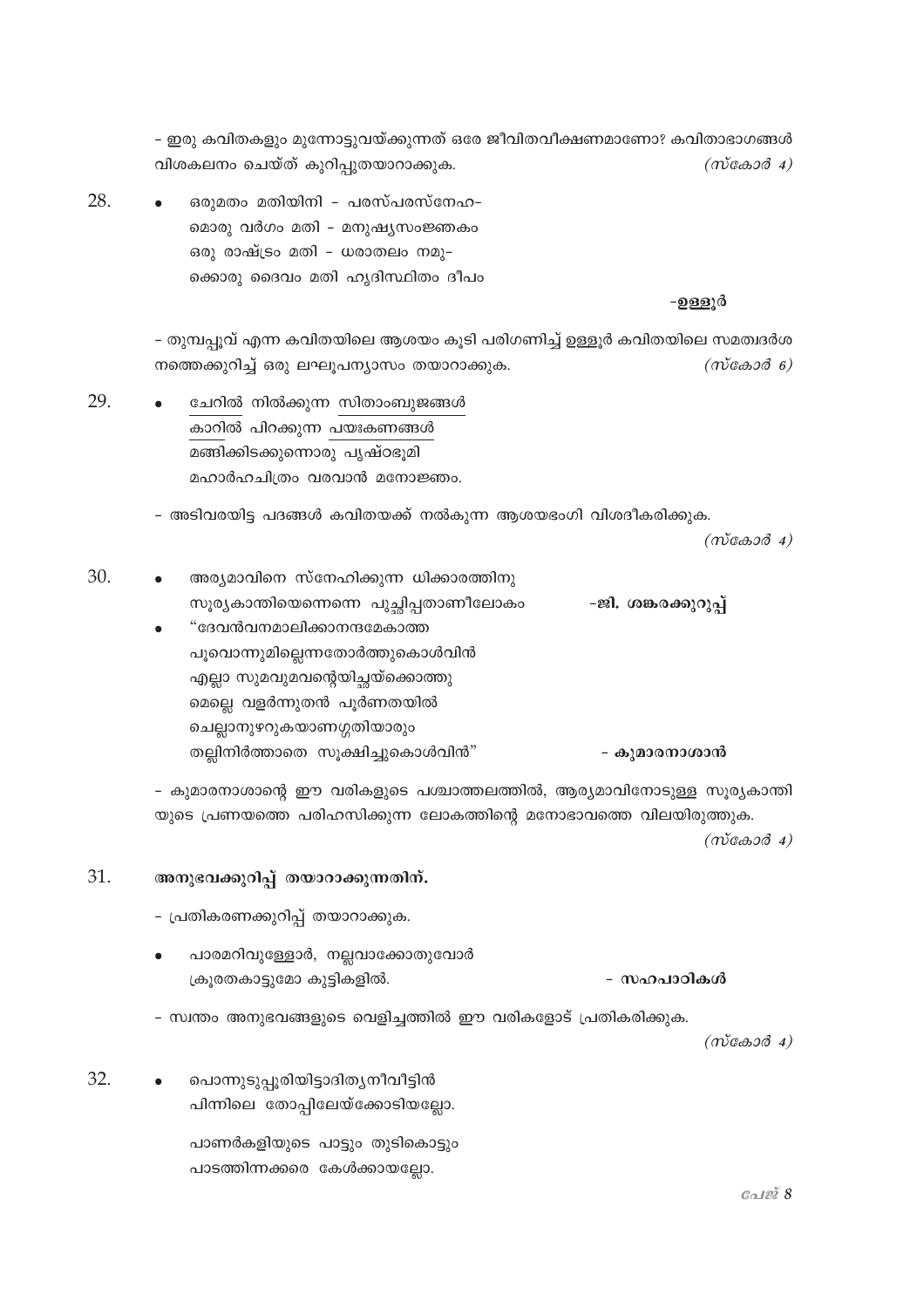| ചെമ്പിൽതാൻവയ്ക്കിലും കാലത്തെ വേവിച്ചോ– |            |
|----------------------------------------|------------|
| രമ്പിളിപ്പൂവടയാറിയല്ലോ!                | - സഹപാഠികൾ |

– കുട്ടിയുടെ കാത്തിരിപ്പിന്റെ ദൈന്യത സമയസൂചനകളിലൂടെ ചിത്രീകരിച്ചിരിക്കുന്നത് എങ്ങ നെയെല്ലാമാണ്? വിവരിക്കുക.  $(m \cos \theta 2)$ 

- 33. ഇത് കുചേലന്റെ കുട്ടികൾക്കാശ്രയം തണൽമരം സ്നേഹസാന്നിദ്ധ്യമുത്സവം ഇത് പൊതിച്ചോറ് വാസനിക്കുന്നിടം പ്രഥമസൗഹൃദം പൂത്ത നദീതടം -കൂരീപ്പുഴ ശ്രീകുമാർ
	- പാഠാലയത്തിലെ പ്രാമാണ്യമുള്ളവർ പാവങ്ങളോടൊത്തിണങ്ങലുള്ളു, പഞ്ചാമൃതക്കൂട്ടും ഞാവൽപ്പഴങ്ങളും പങ്കിട്ടെടുത്തു കഴിക്കലുള്ളൂ

- ബാലാമണിയമ്മ

- രണ്ട് കവികളുടെ വിദ്യാലയസ്മരണകളാണ് ഇവിടെ കൊടുത്തിരിക്കുന്നത്. വരികൾ താര തമ്യം ചെയ്ത് കുറിപ്പെഴുതുക.  $(m \cos \theta)$ 

- 34. - തങ്ങൾ പ്രതീക്ഷിച്ചതിൽ നിന്നും തികച്ചും വൃതൃസ്തമായ അനുഭവമാണ് 'സഹ പാഠികളി'ലെ കുട്ടികൾക്ക് ഉണ്ടായത്. ഓണസദ്യയൊരുക്കിക്കാത്തിരുന്ന കുട്ടിയുടെ സങ്ക ടവും നിരാശയും തോഴനെ അറിയിക്കുന്ന കത്ത് തയാറാക്കുക.  $(m \cos \theta 4)$
- 35. ഉച്ചനീചത്വത്തിനെതിരായ സന്ദേശമാണ് 'സഹപാഠികളി'ലും 'തുമ്പപ്പൂവി'ലും അട ങ്ങിയിരിക്കുന്നത്.

- ഈ നിരീക്ഷണത്തിന്റെ സാധുത രണ്ട് കവിതകളുടെയും അടിസ്ഥാനത്തിൽ വിലയി രുത്തി കുറിപ്പു തയാറാക്കുക.  $(m\cos 3\theta_6)$ 

'വെള്ളിവെളിച്ചം അങ്ങിങ്ങായി വിതറുന്ന നക്ഷത്രങ്ങൾ മാനംമുട്ടിക്കിടക്കു 36. ന്നു. വലിയൊരു ഗോപുരത്തിനും കീഴെ തൂക്കിയിട്ട നക്ഷത്ര വിളക്കുപോലെ ആകാശം കടലിൽ മുട്ടുകുത്തിക്കിടക്കുമ്പോഴും കരകാണാത്ത കൂരിരുട്ട്.'

-അഴികളില്ലാത്ത ആകാശം

- ഈ വരികളിലെ കാവ്യാത്മകഭാഷയുടെ സൗന്ദര്യം കണ്ടെത്തി കുറിപ്പ് തയാറാക്കുക.  $(m \cos \theta 4)$ 

37 അയൽക്കാരൻ പട്ടിണി കിടക്കുമ്പോൾ വയറുനിറച്ചുണ്ണുന്നവൻ സത്യവിശ്വാ - മുഹമ്മദ് നബി സിയല്ല.

> - 'നിങ്ങളോട് പലരും പലതും പറഞ്ഞ് തെറ്റിദ്ധരിപ്പിക്കാനുണ്ടാകും. അതൊന്നും നിങ്ങൾ കേൾക്കരുത്. ഞാൻ പറയുന്നതും കേൾക്കണമെന്നില്ല. അല്ലാഹുവിന്റെ വാക്കുകളായ ഖുർ ആനും നബിചര്യകളും മാത്രം നോക്കിനടക്കുക. അയൽവാസികളായ ഹിന്ദുക്കളോട് ഒരി ക്കലും ശത്രുതയിൽ വർത്തിക്കരുത്.' എന്ന മുഹമ്മദ് അബ്ദു റഹ്മാന്റെ വാക്കുകളിൽ മേൽക്കൊടുത്ത നബിവാകൃത്തിന്റെ പൊരുൾ എത്രമാത്രം പ്രതിഫലിക്കുന്നുണ്ട്? വിശക ലനം ചെയ്ത് കുറിപ്പെഴുതുക.  $m$ 200-8 2 $m$  $\widetilde{q}$  (n $\widetilde{q}$   $\widetilde{q}$ )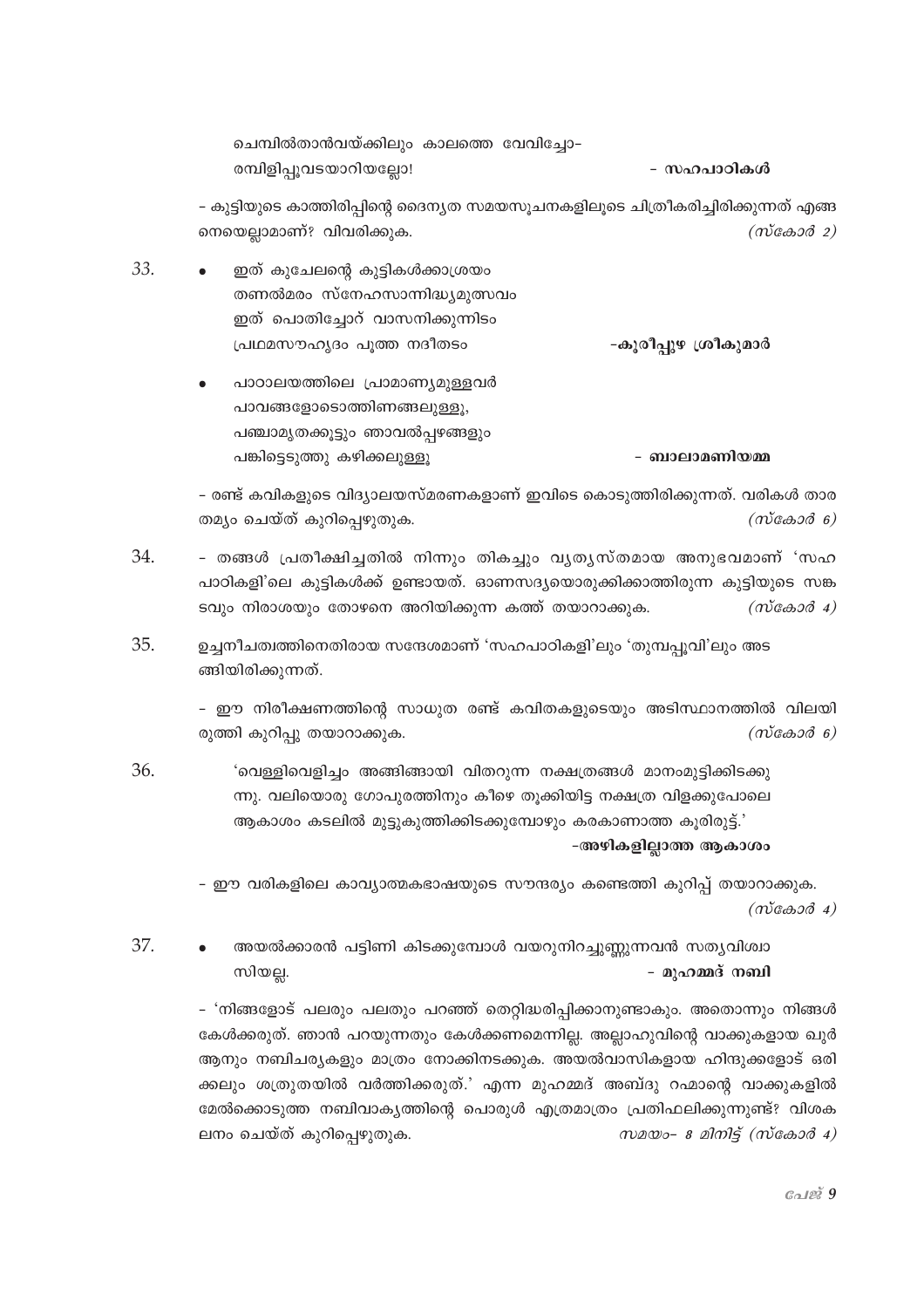38. "നിങ്ങളാരാണ്?"

"മോനേ, നീ കറുത്തല്ലോ. അന്റെ കവിളൊട്ടിപ്പോയല്ലോ മോനേ."

അയാൾ അബ്ദുറഹ്മാന്റെ ഇരുകൈകളും പിടിച്ചു തുരുതുരാ ചുംബിച്ചു. കണ്ണീ രുതട്ടി സായ്വിന്റെ കൈകൾ നനഞ്ഞു. സ്നേഹത്തിന്റെ ഉപ്പുനീര് ശരീരസ സുഷിരങ്ങളിലൂടെ ഉള്ളിലൂടെ കിനിഞ്ഞപ്പോൾ അബ്ദുൾ റഹ്മാൻ ആർദ്ര നായി.

"ക്ഷമിക്കണം, എനിക്കു മനസ്സിലായില്ല."

"മോനേ, ബെല്ലാരിയിലെ ആക്കോട്ടുകാരൻ കുഞ്ഞാമൂവിനെ ഓർമയുണ്ടോ?"

ഓർമയിലെ പ്രകാശം പൊടുന്നനെ വിരിഞ്ഞു.

കുഞ്ഞാമു മുസ്ല്യാർ! അബ്ദുറഹ്മാനെ ആ വൃദ്ധൻ കെട്ടിപ്പിടിച്ചു.

"എങ്ങനെ രക്ഷപെട്ടു?"

"നറ്ക്ക് കിട്ടി, യുദ്ധം കഴിഞ്ഞപ്പള്."

- നോവൽ ഭാഗം വിശകലനം ചെയ്ത് ഭാഷയുടെ സവിശേഷതകൾ കണ്ടെത്തി കുറിപ്പുത  $(m\tilde{c} \omega \omega \tilde{d}$  4) യാറാക്കുക.

39. താഴെ കൊടുത്തിരിക്കുന്നവയിൽ നിന്നും ചിത്രകാരന്മാരെയും അവരുടെ ചിത്രത്തെയും ചേർത്തെഴുതുക.



 $(m \cos \theta 2)$ 

- 40. താഴെ കൊടുത്തിരിക്കുന്ന വരിയിൽ നിന്നും സമാനതാളമുള്ള ഈരടികൾ കണ്ടെത്തി എഴു തുക.
	- നാളേയ്ക്കു പൂനുള്ളുമുണ്ണികൾ മന്ത്രിച്ചു മാലോകരൊക്കെയുമൊന്നുപോലെ
	- ഇന്നുമുഴുവൻഞാനേകനായാ കുന്നിൻ ചെരിവിലിരുന്നു പാടും
	- ദൈവങ്ങളീവിധം ദേവേഷിച്ചു നിൽക്കുകിൽ പാവങ്ങളീഞങ്ങളെന്തുചെയ്യും?

 $(m \cos \theta 2)$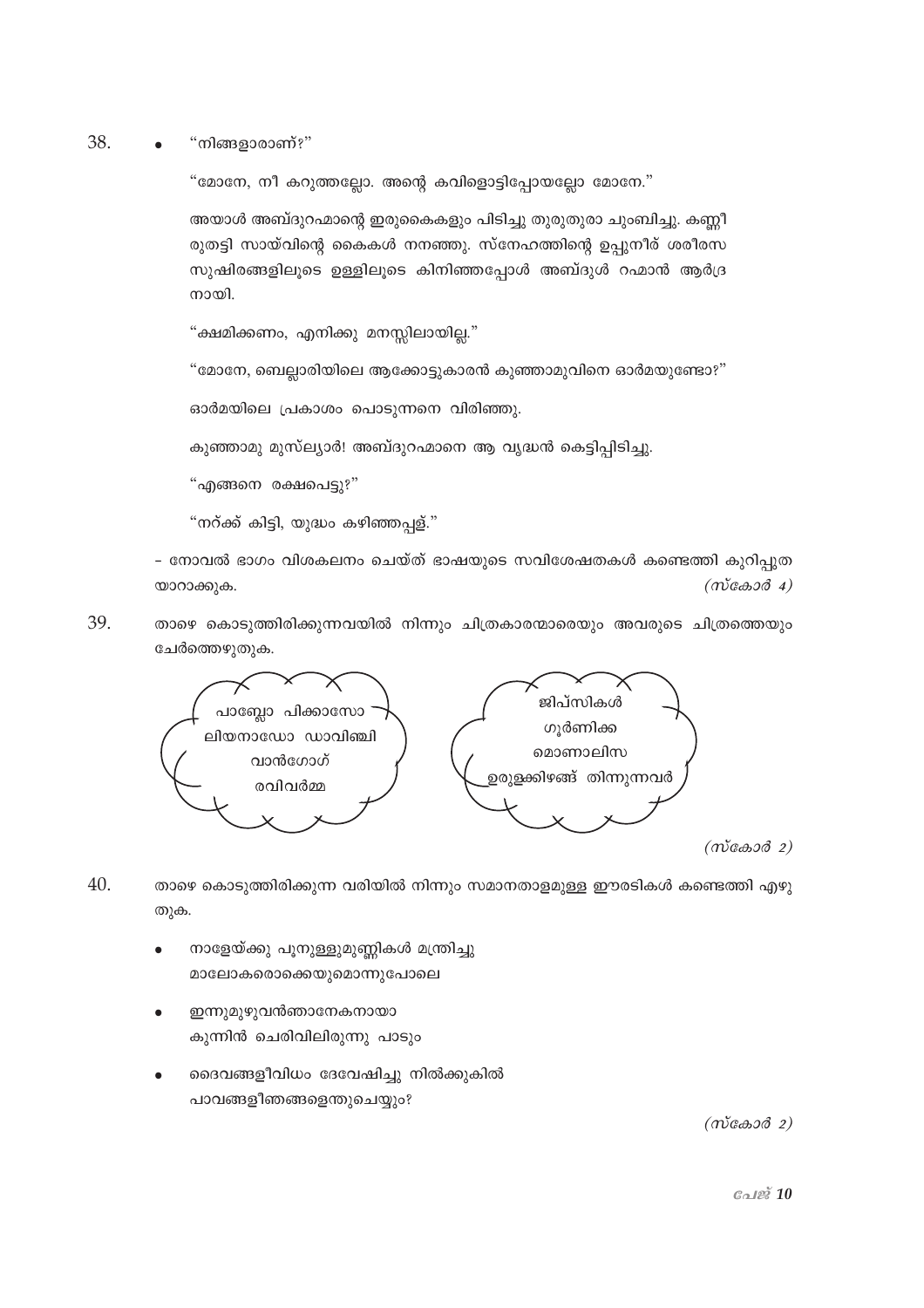- 41. ധീരനായ സ്വാതന്ത്ര്യസമരസേനാനാനി.
	- മഹാനായ മനുഷ്യസ്നേഹി.
	- മതസൗഹാർദത്തിന്റെ പ്രയോക്താവ്.

– മുകളിൽ കൊടുത്തിരിക്കുന്ന സൂചനകൾ വികസിപ്പിച്ച് മൂഹമ്മദ് അബ്ദുൾ റഹ്മാൻ അനു സ്മരണദിനത്തിൽ നടത്താനുള്ള ഒരു പ്രഭാഷണം തയാറാക്കുക. (അഴികളില്ലാത്ത ആകാശം എന്ന പാഠഭാഗത്തെ ആശയങ്ങളും പരിഗണിക്കണം.)  $(m \cos \theta)$ 

- 42. 'നാളേക്കു പൂനുള്ളുമുണ്ണികൾ ഘോഷിച്ചു; മാലോകരെല്ലാരുമൊന്നുപോലെ'
	- അടിയിൽ വരയിട്ട പ്രയോഗത്തിന്റെ സുചിതാർത്ഥം എഴുതുക.  $(m \cos \theta 2)$

# യൂണിറ്റ് 6

## അക്കരഷച്ച തേടി

- 43. മുതലാളിയുടെ ഷോറൂമിലേക്കു കഴിയുന്നത്രപേരെ ആകർഷിക്കുന്നതിനായി പല കോമാളി വേഷങ്ങളും കെട്ടി സ്വയം കോന്തനായും കോന്തപ്പനായും പെരുമാറുന്ന 'മടുത്തകളി'യിലെ കഥാപാത്രം.
	- ഇലക്ട്രോണിക് ഉൽപന്നങ്ങളുടെ ഡോർ ടു ഡോർ ഡെലിവറിയുമായി ഉമ്മ യുടെ മുന്നിൽ വരുന്ന 'കാട്ടിലേക്കു പോകല്ലേ കുഞ്ഞേ' എന്ന കഥയിലെ കഥാപാത്രം.

– വയറ്റുപ്പിഴപ്പിനുവേണ്ടി പലവിധ വേഷങ്ങളും കെട്ടേണ്ടിവരുന്ന മനുഷ്യരുടെ ദൈന്യമാണ് ഈ രണ്ടു കഥാപാത്രങ്ങളിലും കാണുന്നത്. താരതമ്യം ചെയ്ത് കുറിപ്പു തയാറാക്കുക.

 $(m\cos 3\theta 4)$ 

44. കോഴിയെ കാർട്ടൻപെട്ടിയിൽ നിന്നിറക്കിയ ഉടൻ ഉമ്മ പറഞ്ഞു: യേ, ഇതും മെഷീൻ കോഴിയാണ്.

അതെങ്ങനെ ഉമ്മാക്കു മനസ്സിലായി?

എനിക്കു തിരിയും ഈ ദുനിയാവിനോടുമുഴുവൻ ഒരു പുച്ചമുണ്ടാവും മുഖ ത്ത്. തനിക്കറിയാത്തതായി ഒന്നുമില്ലെന്നു വിചാരിക്കും പാവം. അശ്രദ്ധമ മായ കഴുത്തുവെട്ടിക്കലും നടക്കലും കുതിക്കലും എങ്ങോട്ടാണ് പോകേണ്ട തെന്നറിയില്ലാ!

- കാട്ടിലേക്കു പോകല്ലേ, കുഞ്ഞേ - ശിഹാബ്ദീൻ പൊയ്ത്തുംകടവ്

അപ്പോഴതുവഴിക്കെത്തുന്നു കുട്ടികൾ ആരും പരിചയമില്ലാത്തോർ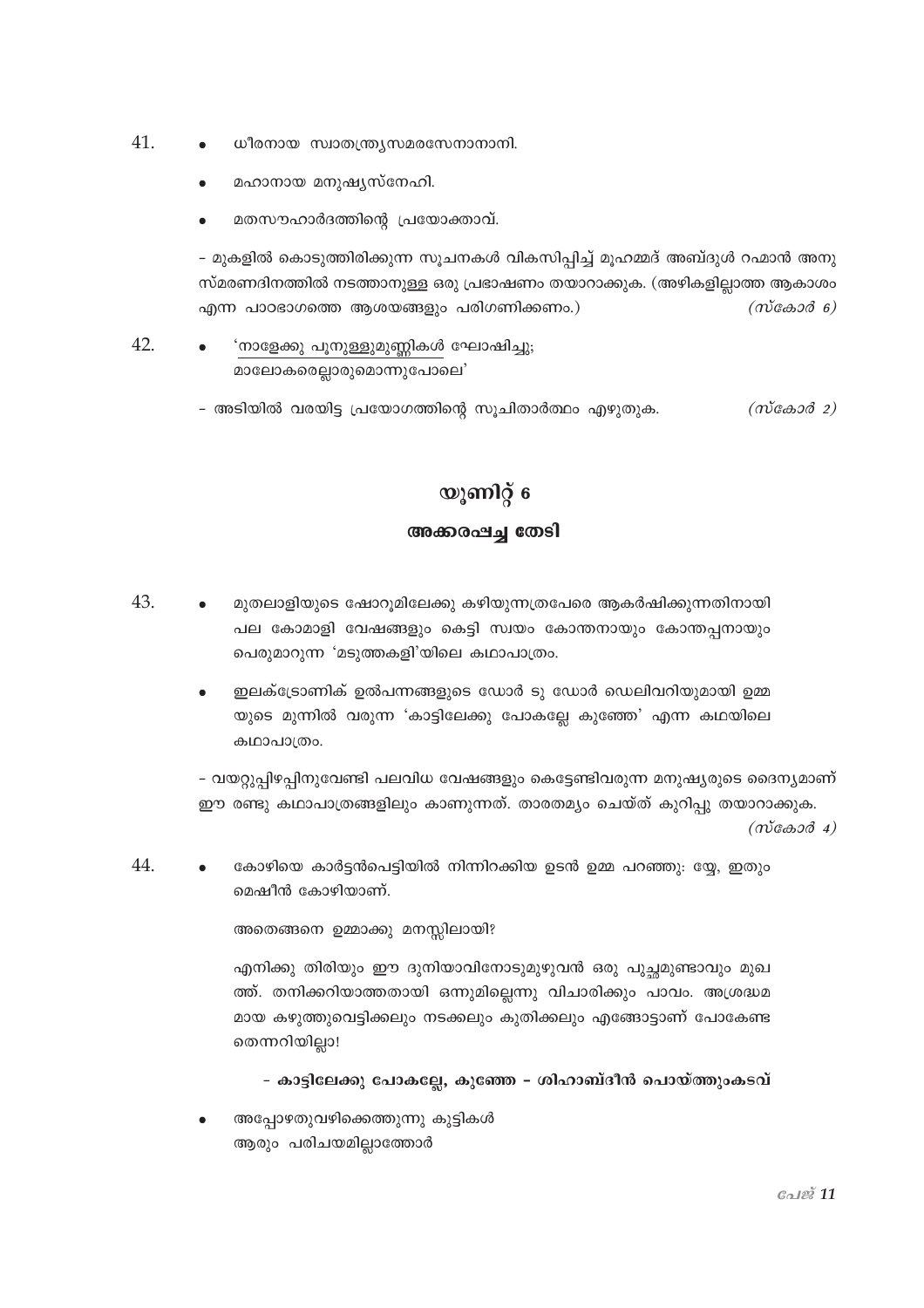മിണ്ടാട്ടം മുട്ടിയ താറാവിൻപറ്റമായ് മുന്നോട്ടുമാത്രം നടക്കുന്നോർ ഒക്കെയൊരേനിറക്കുപ്പായമിട്ടവർ പുസ്തകമേറ്റിയ കൂനുള്ളോർ ചങ്കിലായെന്തോ മുറുകിപിടയുന്നോർ എങ്കിലും ചുണ്ടിൽ ചിരിയുള്ളോർ

### -മഴപ്പൊട്ടൻ - മോഹനകൃഷ്ണൻ കാലടി

- ആശയം, കാവ്യഭംഗി ഇവയുടെ അടിസ്ഥാനത്തിൽ ഈ രണ്ടു വാങ്മയചിത്രങ്ങളെയും താരതമ്യം ചെയ്ത് കുറിപ്പുതയാറാക്കുക.  $(m\tilde{\cos}\omega\tilde{\cos}4)$ 

45 "മോരിന് എന്താ ഇംഗ്ലീഷ്ന്ന ബെച്ചാല് അതൊരു കോപ്പ."

ഷോക്കേറ്റപോലെ വേഷം മിന്നിമറഞ്ഞു.

- മോരിന്റെ പര്യായം

"ആട്ടെ ഇസ്തിരിപ്പെട്ടിക്കെന്താ വെല"

"ടു ഹൺഡ്രഡ് ആന്റ് ഫിഫിറ്റി റുപ്പീസ്"

"എനിക്ക് ഇതിന്റെ ഇംഗ്ലീശൊന്നും തിരീല."

"ഞാനാരു മുപ്പതുറുപ്പിക തരും. നീ അതുകൊണ്ട് കബൂലാക്കണം."

- കാട്ടിലേയക്കു പോവല്ലേ കുഞ്ഞേ.

- കഥാസന്ദർഭങ്ങളിൽ തെളിയുന്ന സാമൂഹ്യവിമർശനത്തിന്റെ സമകാലികപ്രസക്തി കണ്ടെത്തി വിശദീകരിക്കുക.  $(m \cos \theta 4)$ 

46. വികാരവിചാരങ്ങളുള്ള മനുഷ്യരെ കേവലം കോമാളിയാക്കുന്നതിന്റെ തീക്ഷ്ണമായ വേദ നകളാണ് 'മടുത്ത കളി'യിലും 'മോഡേൺ ടൈംസി'ലും ആവിഷ്കരിച്ചിരിക്കുന്നത്. ഈ നിരീക്ഷണത്തിന്റെ സാധുത പാഠഭാഗങ്ങളെ ആസ്പദമാക്കി പരിശോധിക്കുക.

 $(m \cos \theta 4)$ 

47. "എന്റെ കളി കഴിഞ്ഞു മുതലാളി, കോന്തപ്പനും മരിച്ചു."

> - 'കളി', 'കോന്തപ്പൻ' എന്നീ പദങ്ങൾ കഥാസന്ദർഭത്തിനുനൽകുന്ന പ്രത്യേകമായ അർത്ഥ തലങ്ങൾ കണ്ടെത്തി എഴുതുക.  $(m\cos 3\theta_2)$

48. 'വേഷങ്ങൾക്കുള്ളിൽ സ്വയം നഷ്ടപ്പെടുന്ന ആധുനിക മനുഷ്യന്റെ പ്രതിനിധിയാണ് 'മടുത്ത കളി'യിലെ നായകൻ.'

- ഈ നിരീക്ഷണത്തോട് പ്രതികരിക്കുക.  $(m \cos \theta 4)$ 

49. "വേഷംകെട്ടി നിൽക്കുമ്പോൾ ഓർക്കും ഇവിടെ എനിക്ക് പേരെന്തിന്? ഷോറൂമിന്റെ മുമ്പിൽ നഗരവീഥിയിലേക്ക് ഇറങ്ങിനിൽക്കുന്ന വിചിത്രജീവി."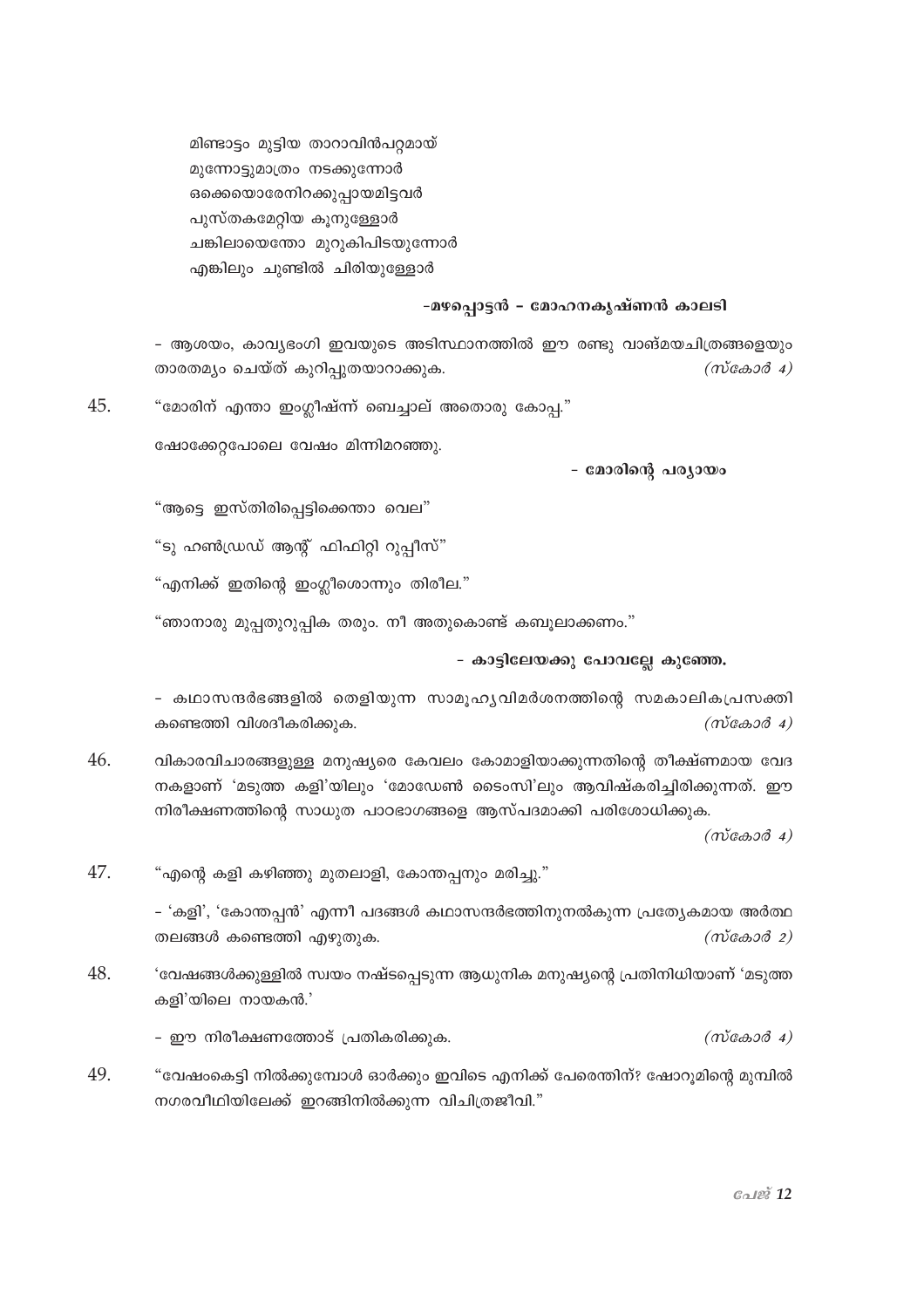- 'മടുത്തകളി'യിലെ കഥാനായകന്റെ ആത്മവേദനയാണ് ഈ വരികളിൽ തെളിയുന്നത്. കഥയിൽ നിന്നും കുടുതൽ സന്ദർഭങ്ങൾ കണ്ടെത്തി കഥാപാത്രനിരുപണം തയാറാക്കുക.  $(m\cos 2\theta)$ 

50. "കെമിസ്ട്രിയിൽ ഒന്നാമനായിട്ടാ മകൻ പാസായത്. ഏതുകാര്യത്തിലും അവൻ മിടുക്കനാ. ഇവിടെ എവിടെയെങ്കിലും ഒരു ജോലി."

"ഷോറുമിന്റെ മുമ്പിൽ അതേ വികൃതവേഷം; അതേശബ്ദം… കൂറേക്കുടി അടുത്തേയ്ക്കു ചെന്നു. അതു ഞാൻ തന്നെയായിരുന്നു– എന്റെ മകൻ."

- ദരിദ്രർ ദരിദ്രരായി തുടരുന്ന അവസ്ഥയ്ക്ക് ഇന്നത്തെ സാമൂഹികാവസ്ഥ കാരണമാകു ന്നുണ്ടോ? സ്വാഭിപ്രായം യുക്തിപൂർവം സമർത്ഥിക്കുക.  $(m\cos 3\theta_4)$ 

51. "ചളികെട്ടിയ ഫയൽക്കെട്ടുകൾ ഇപ്പടിപ്പുരതൻ ചുമർപ്പൊത്തിൽ ഇതിലുണ്ടേറെ കദ്രുപുത്രന്മാരുറങ്ങുന്നു."

- അടിവരയിട്ട പ്രയോഗങ്ങൾ ധ്വനിപ്പിക്കുന്ന ആശയങ്ങൾ വിശകലനം ചെയ്യുക.

 $(m\tilde{\cos}a\tilde{\cos}a)$ 

52. "ചുട്ടകൽപ്പടവുകൾതോറും മഞ്ഞുവീണുയരുന്ന ഗന്ധവും കാട്ടുപൊന്തകളുടെ ശ്യാമച്ചായയും കുളത്തിലെ സ്വച്ചമാം ജലത്തിന്റെ കുളിരും ഞാനീ ശുദ്ധിയിൽ മുഴുകട്ടെ." - മോഷ്ടിച്ചെടുത്ത രാത്രി "കടലിന്നപസ്മാരം; കാറ്റിനോ നിത്യം കാസം;

കുരച്ചുതുപ്പുന്നെങ്ങും ക്ഷയരോഗിയാം മേഘം." - രോഗി

- പ്രകൃതിയുമായി ബന്ധപ്പെട്ട ഈ രണ്ടു കവിതാഭാഗങ്ങളിലെയും അനുഭവങ്ങൾ താര തമ്യം ചെയ്ത് കുറിപ്പു തയാറാക്കുക.  $(m\cos 3\theta 4)$ 

53. 'ഇരമ്പും പകൽച്ചുടും പൊടിയും ദാഹങ്ങളുമിരവേട്ടയും ക്രൗര്യങ്ങളുമൊഴിഞ്ഞും ഒളിഞ്ഞു പതുങ്ങിയും നഗരം കടന്നേൻ ഞാൻ'

> - ഈ വരികളിലൂടെ കവി ധ്വനിപ്പിക്കുന്ന നഗരത്തിന്റെ അകംകാഴ്ചകളെന്തൊക്കെ? സ്വന്തം നിരീക്ഷണങ്ങൾ ഉൾപ്പെടുത്തി കുറിപ്പു തയാറാക്കുക.  $(m\cos 3\theta 4)$

54. 'ഇരമ്പും പകൽച്ചൂടും പൊടിയും ദാഹങ്ങളുമിരവേട്ടയും ക്രൗര്യങ്ങളുമൊഴിഞ്ഞും ഒളിഞ്ഞു പതുങ്ങിയും നഗരം കടന്നേൻ ഞാൻ'

- മോഷ്ടിച്ചെടുത്ത രാത്രി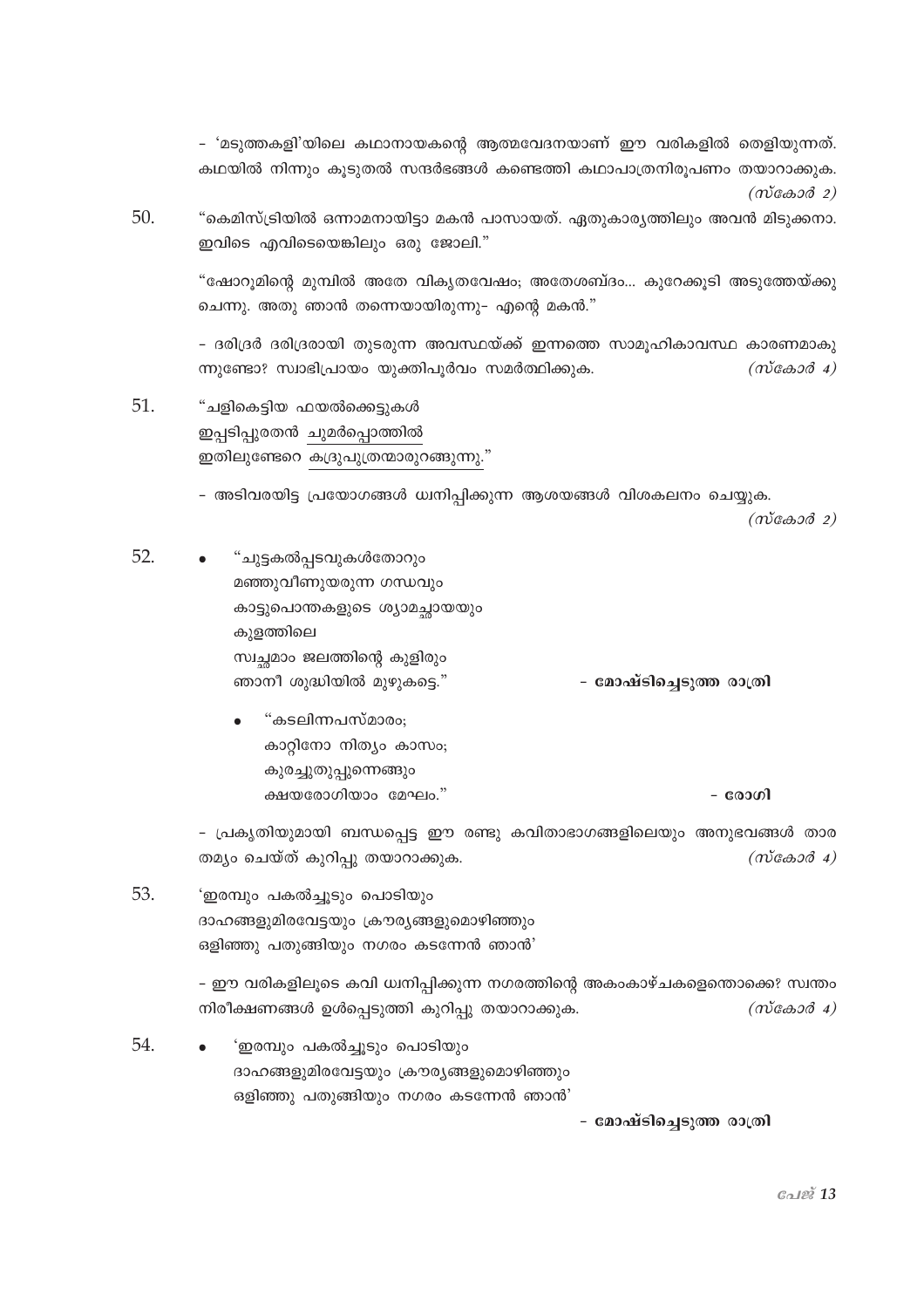"കീഴ്പ്പടവുകളിൽ കുപ്പിച്ചില്ലുകൾ പാകി കയറിപ്പോകുന്നവരാരോ" - പാർക്കിൽ

- നഗരജീവിതത്തിലെ ഉൾപ്പോരുകൾ വ്യക്തമാക്കാൻ കക്കാടിന്റെ ഈ കവിതാഭാഗങ്ങൾ എത്രത്തോളം ശക്തമാണ്? വിശകലനം ചെയ്യക.  $(m$ caso $\delta$  6)

55. "കരുത്തനായ ഒരു കാട്ടുപോത്ത് കടൽക്കരയിൽ അൽപം പുറംതിരിഞ്ഞിരിക്കുമ്പോ ലെയാണ് ഞങ്ങളുടെ പള്ളിക്കുന്ന്."

> - പള്ളിക്കുന്നിനു നൽകിയിരിക്കുന്ന വിശേഷണത്തിന്റെ പ്രത്യേകതകൾ എന്തൊക്കെ? കണ്ടെത്തി എഴുതുക.  $(m\tilde{\cos}a\tilde{\cos}a)$

56. "അയൽപക്കത്തെ പുവൻകോഴി പരാക്രമം മൂത്തുവന്നപ്പോ പേടിച്ചു പറന്നു പാഞ്ഞു കയറിയാതാ ഓള്, ഒളിഞ്ഞുനോക്കിനിൽക്കുന്ന കുറുക്കന്റെ മുന്നിലേക്ക്!"

## - കാട്ടിലേയ്ക്കു പോകല്ലേ കുഞ്ഞേ

– കഥാസന്ദർഭത്തിൽ സൂചിതമാകുന്ന സാമൂഹ്യപ്രശ്നം എന്ത്? കുറിപ്പു തയാറാക്കുക.  $(m\tilde{\cos}a\tilde{\cos}a)$ 

"ആതിര മണം ചേർത്ത വെൺ-കുളിർ തെന്നൽ നിറഞ്ഞും ചുറ്റിപ്പിണഞ്ഞും തളിർത്തും തഴയ്ക്കവേ" - മോഷ്ടിച്ചെടുത്ത രാത്രി

- കവിതയുടെ ഈ ഭാഗത്ത് ഒറ്റയൊറ്റപ്പദങ്ങളായി വരികൾ വിന്യസിച്ച് ക്രമത്തിൽ പൂർണ വാകൃത്തിലേക്കു വളരുന്നതിന്റെ ഔചിത്യം വൃക്തമാക്കുക.  $(m\epsilon\omega\omega\omega\omega)$ 

58. "മുട്ടതിന്നുമാത്രം ശീലമുള്ള നിനക്കതുപറഞ്ഞാ മനസ്സിലാവുലാ ഹംക്കേ"

ഞാൻ സമാധാനിപ്പിച്ചു.

57.

"ഉമ്മാ, രണ്ടു രൂപ കൊടുത്താ പീടികേന്ന് മുട്ട കിട്ടും."

ഉമ്മ പറഞ്ഞു: "ഒരു മുട്ടയെന്നു പറഞ്ഞാ രണ്ടുരൂപയല്ല!"

"പിന്നെയെന്താണ്?" .... വാക്കുകളില്ലാതെ അവരെന്നെ നോക്കി.

- ഉപഭോക്ത്യ സംസ്കാരം ചോർത്തിക്കളഞ്ഞ ഏതൊക്കെ നന്മകളിലേക്കാണ് ഈ സന്ദർഭം  $(m \cos \theta 4)$ വിരൽചൂണ്ടുന്നത്? കുറിപ്പു തയാറാക്കുക.

59 "ഒരു സാധനം വാങ്ങുന്നോരാ വെല ഇടേണ്ടത്. അല്ലാതെ കമ്പനിയല്ല."

> - ഉമ്മയുടെ ഈ അഭിപ്രായത്തെ സാധൂകരിക്കാനുള്ള യുക്തികൾ കണ്ടെത്തുക.  $(m \cos \theta 2)$